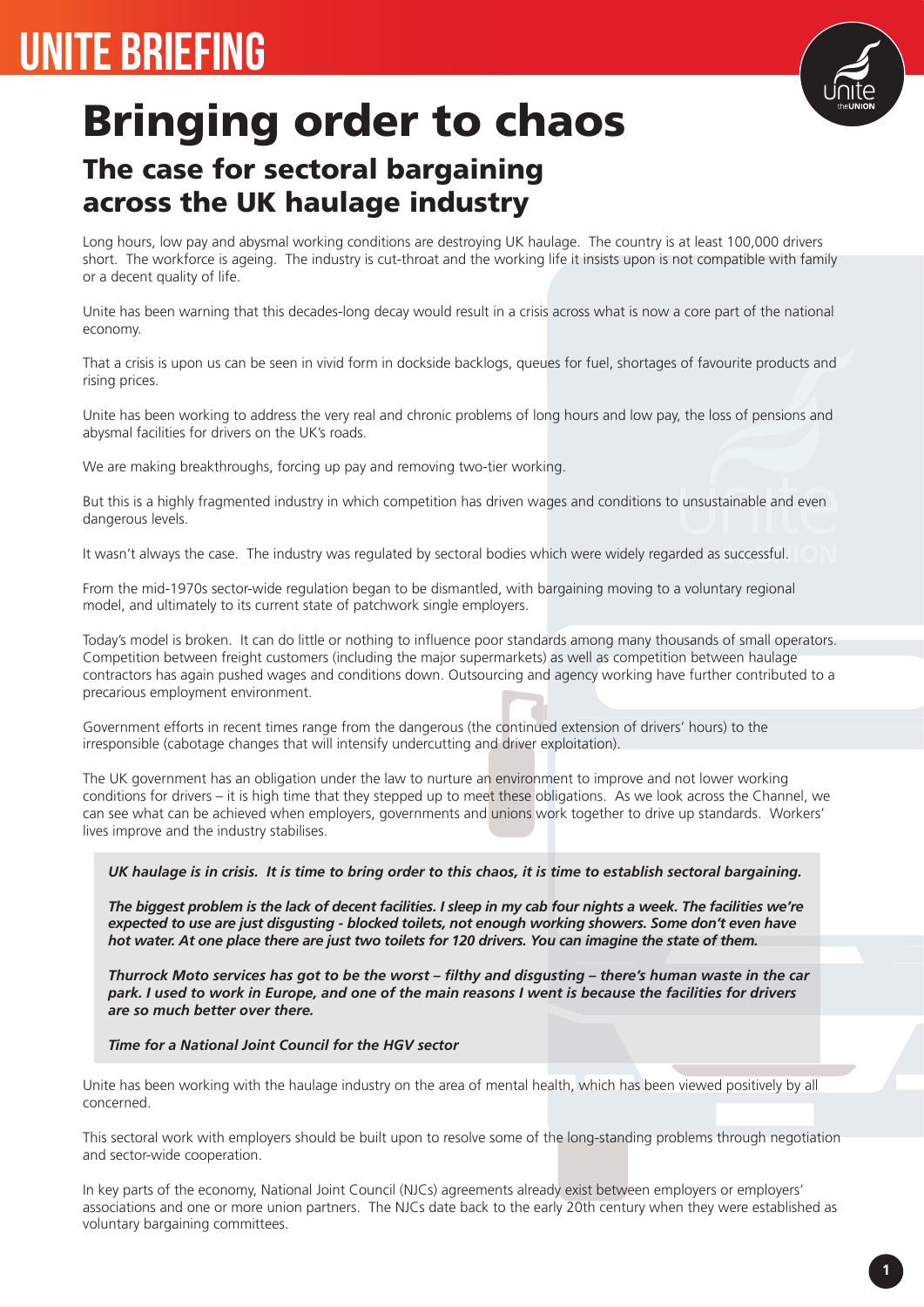## UNITE BRIEFING

While deregulated employment has made work in the UK unstable for too many workers, large-scale collective bargaining and national-level agreements remain overwhelmingly the dominant model in some large sectors, notably the National Health Service, local government and construction.

The NJCs that remain active today operate without any specific statutory framework underpinning their operation and are simply voluntary agreements between unions and employers to negotiate shared interests and to regulate sectors for the common benefit of all concerned.

Examples include:

- The pay and terms of conditions of employment for local government services workers are determined by the National Joint Council for Local Government Services. The Single Status Agreement sets conditions for more than 1.4 million workers.
- The Construction Industry Joint Council (CIJC) Working Rule Agreement is the largest industrial agreement within the construction industry, covering approximately 500,000 workers and setting minimum pay rates as well as standards on travel and fares.
- The National Joint Council for the Engineering Construction Industry (NJC) reviews and administers the National Agreement for the Engineering Construction Industry – sometimes referred to as the 'Blue Book', or the NAECI, an agreement that dates back nearly 40 years. The agreement covers approximately 15,000 workers.
- The Thermal Insulation Contracting Industry National Agreement covers working rules and conditions for several categories of workers in the thermal insulation contracting industry. The agreement dates back to 1947.
- The Electrotechnical JIB sets employment standards in the electrical contracting industry, and refers to 'over 144,000 cardholders'.
- $\blacksquare$  The UNITE BESA agreement sets pay and condition for the heating and ventilation contracting industry.
- The Joint Negotiating Committee (JNC) for Youth and Community Workers sets the national framework used to grade and pay youth work jobs. The function of the JNC is to agree the salary scales, yearly pay increases and other terms and conditions of service.
- The Joint Negotiating Committee for Local Authority Craft & Associated Employees negotiates the 'Red Book' collective agreement to set minimum thresholds on pay and terms and conditions of service for all craft and associated workers employed by local authorities.
- The National Joint Council for Local Authority Fire and Rescue Services (NJC) negotiates over a range of matters, primarily pay and conditions for 'all uniformed employees of Fire and Rescue Services in the United Kingdom'.

*I start work at 4am, and finish between 5pm and 7pm, so that's typically a 13 to 15 hour day. I'm on the road, sleeping in my cab four nights a week, from Monday to Thursday.*

#### Collective action will advance shared interests

There is scope for engagement around the following concerns where employers and workers share interests:

- $\blacksquare$  Improving the stability of the industry
- Reducing barriers to training, including costs
- Road safety
- **T** Treatment of drivers
- **Improvement to facilities**
- Working time and work-life balance
- $\blacksquare$  The general reputation of the sector
- **Pay rates have been pushed down and are too low**

There is an existing model of successful cooperation: the sectoral work already undertaken on mental health, this work has been viewed positively by both sides of industry.

And there are further issues around which constructive engagement may be beneficial to both sides of industry, for example: meeting the climate challenge; pensions; holidays; parental leave and career development.

#### Drivers' Certificate of Professional Competence (DCPC)

Unite would also insist through sectoral bargaining there is a full review of the drivers DCPC "Driver's Certificate of Professional Competence" to ensure it is relevant, worthwhile and properly funded.

Too often we have found that employers are using drivers' breaks to complete the certificate. The cost of undertaking the DCPC should also be picked up by the industry and the government, not passed to the drivers. At around £5000, the cost is a further deterrent to recruitment and retention in the sector.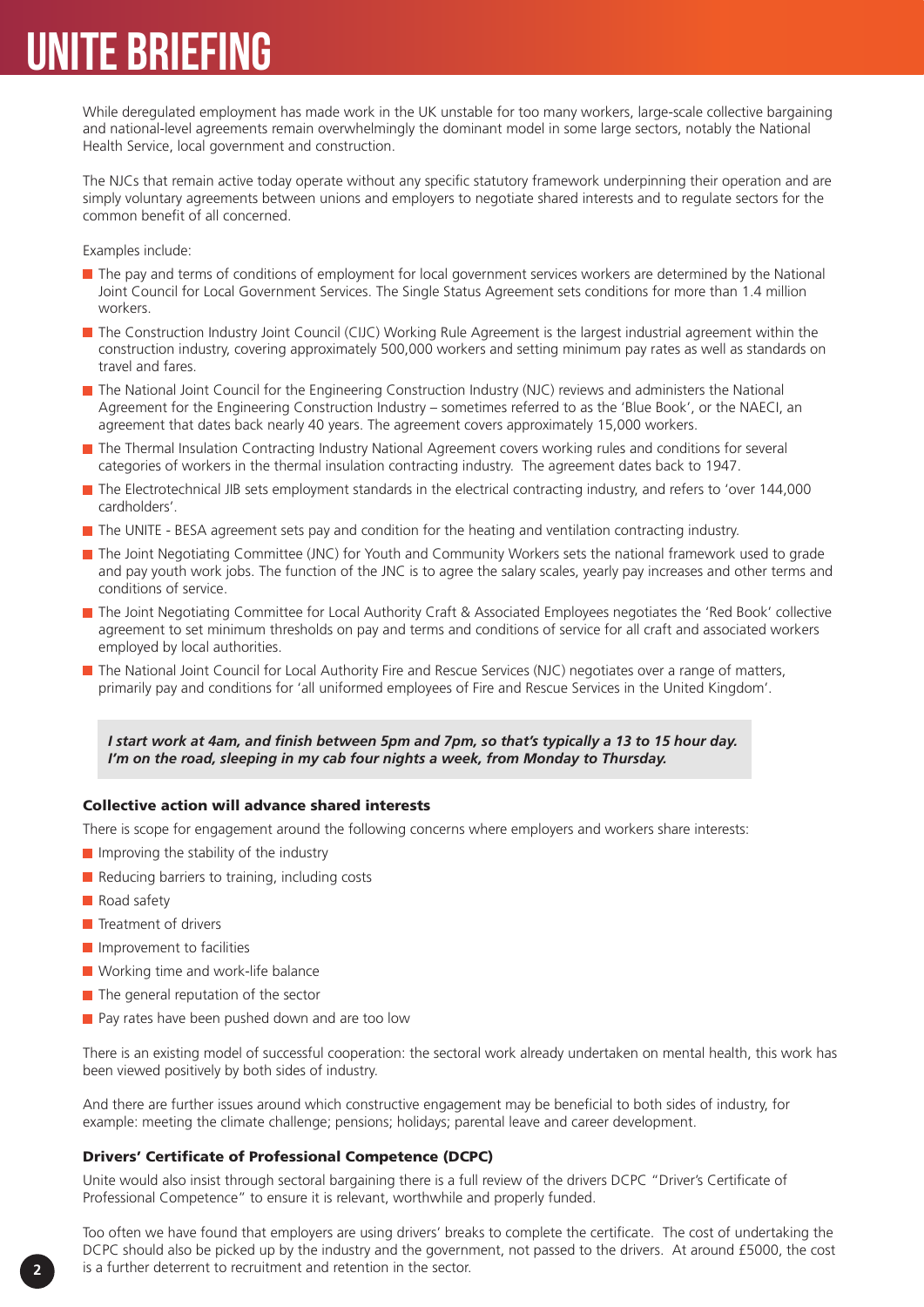

#### The responsibilities of the Government

The government has obligations under ILO Convention No. 98, the European Convention on Human Rights, and the European Social Charter not only to permit but also to take steps to promote conditions under which collective bargaining machinery may develop.

*"Those headline figures about what lorry drivers could earn now? Forget it. When you see what you've actually got to do to achieve those rates of pay, you'd be in the morgue before you know it. And so would a few other people that you would have taken out along with you when you crash."*

#### Sectoral regulation in practice: examples from Europe

Beyond pay and pensions, collective agreements also play a strong role in shaping social and working conditions of apprenticeships, specific health and safety standards, workers' rights to training and qualifications and even infrastructure requirements such as those regarding parking areas. Employers also say that they help to stabilise the sector by establishing a `rate for the job' that clients must respect and cannot undercut.

#### Netherlands

Two transport sector unions FNV Transport en Logistiek and CNV Vakmensen jointly organise around 90,000 drivers and together with de Unie they represent workers interests in sectoral bargaining opposite two employers' associations.

As an FNV representative explained to the Financial Times, the system *'gives transport suppliers the ability to say to their customers: this is law, so I can't go cheaper than this'*. In addition to the generally binding collective bargaining agreement company level bargaining can adopt clauses that are more favourable to the driver.

#### **Sweden**

Almost 50,000 drivers are set to receive extended contracts and pay rises under an agreement negotiated between the Transportföretagen union and the employers' association. The employers' lead has said that the new agreement *'gives our member companies peace of mind in a troubled time. As the agreement runs over a period of 29 months, our member companies have stable conditions for a longer period of time. It is of great importance as well as necessary because the corona pandemic has hit society hard and is affecting the industry'*. The agreement also allows unions and employers to agree strategies intended to ensure that the Swedish transport sector 'will achieve high climate goals by reducing its emissions by 70 per cent by 2030'.

#### Austria

The vida trade union (road section) represents the interests of all professional drivers in Austria, including in collective bargaining the interests of around 70,000 dependent employees in the road freight sector, who are employed by around 11,000 companies. Practically all companies in the Austrian transport and logistics sector are covered by a collective agreement.

#### **Belgium**

Working conditions for workers of the transport sector are negotiated in a national joint committee for road transport of freight and passengers. Belgium has the highest degree of bargaining centralisation and coordination in Europe. The current collective agreement for the road transport sector and logistics on behalf of third parties stipulates weekly working time, minimum wage scales, and various premiums.

#### **Denmark**

The United Federation of Danish Workers (known as FFF or '3F') organises in the transport sector across 30,000 drivers working in road freight transport. The collective agreement in the transport sector covers all workers in the sector. It includes subjects such as normal daily working time, rates for overtime, sickness pay, leave, inclusion in the sectoral pension scheme, support for workers with children, as well as provisions on continuous learning. It also covers basic wages and premiums that set a sectoral floor.

*"Laybys are being closed, there's no truck stops that you can stay at. At motorway services you're restricted to the amount of time you can stay there. Road service stations often have a limit of 30 minutes so you can't even take your minimum legal break of 45 mins without the business getting a fixed penalty notice sent through the post because you've overstayed.*

*"If drivers do stop where they shouldn't they're very likely to get a phone call from their employer because they are being tracked on GPS. 'Why are you stopped there, you're on an unauthorised break? Keep going, you're supposed to be somewhere else.'*

 *"My experience is one of long hours and fatigue. You have mental fatigue, you have physical fatigue and then you can't find anywhere to stop when you need to take that break to stay safe. There are drivers who are fighting to stay awake."*